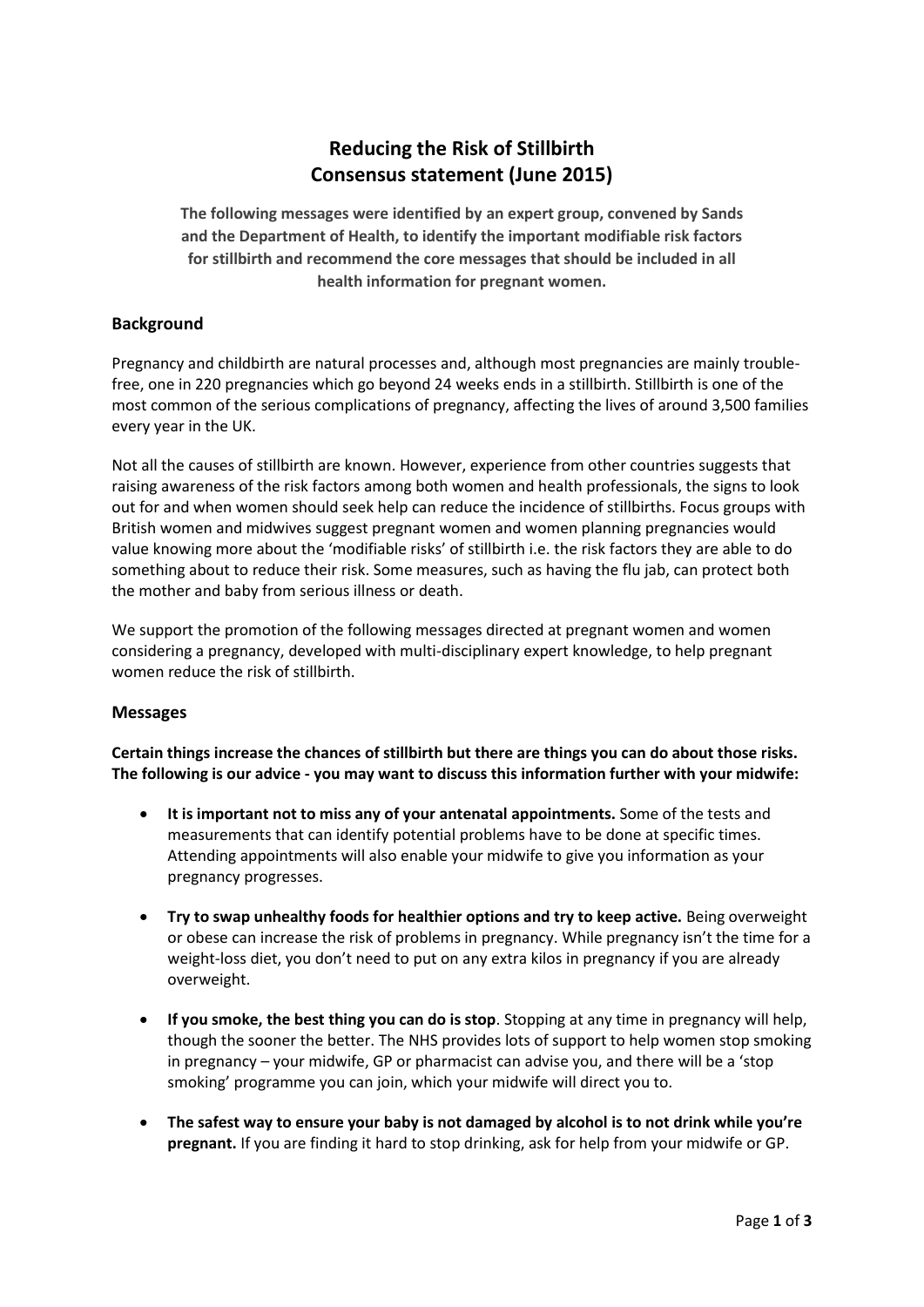- **If you currently use or have used street drugs or other substances, it's important to tell your midwife.** The more she knows about your general health, the better she'll be able to help you and your baby. So do not be afraid to share this information with her. It will be treated in strict confidence and only shared with relevant professionals if the midwife thinks it is in the best interests of your baby.
- **Have the seasonal flu jab (vaccination).** Your midwife or GP will offer you this free of charge. It's safe to have at any stage of pregnancy and women who've had the vaccine when pregnant also pass some protection onto their babies, which lasts for the first few months of the baby's life.
- **Wherever possible avoid contact with people who have infectious illnesses**, including diarrhoea, sickness and childhood illnesses, such as chickenpox or parvovirus (slapped cheek)**.** If you have been or are in contact with someone with an infection, speak to your midwife or GP for advice.
- Get to know what other infections might affect your pregnancy and their signs so you can take seek help from your midwife or GP if you become ill. These are listed at NHS Choices.
- **Be strict about good hygiene wherever you are**.
- Get to know which foods to avoid while pregnant. These are listed at NHS Choices.
- **If any of these happen you should seek help straight away by contacting your maternity unit. Don't wait until the next day:** 
	- o **If you think your baby's movements have reduced,** slowed down or changed, then lie on your left side for an hour and concentrate on your baby's movements. If you are still worried call your maternity unit straight away. Don't wait to see what happens.
	- o **If you have bleeding from the vagina.**
	- o **If you have watery, clear or coloured discharge from the vagina that seems abnormal for you.** This could be your waters breaking or signs of an infection.
	- o **If you have signs of pre-eclampsia.** These include: obvious swelling, especially affecting the hands and face or upper body; severe headache that won't go away, sometimes with vomiting; problems with vision (blurring, flashing lights or spots difficulty in focussing); and severe pain just below the ribs in the middle of your abdomen. Although pre-eclampsia is usually mild, in some pregnancies it can lead to life-threatening problems for both mother and baby.
- **When to seek help from your maternity unit within 24 hours and not wait until your next antenatal appointment. Call your maternity unit if you have itching** (particularly on the hands and feet, but other areas of the body may be affected too), even mildly. While this is normal for most women, occasionally it's a sign of a liver disorder called intrahepatic cholestasis of pregnancy (ICP, also called obstetric cholestasis) which if left untreated can lead to premature labour and increase the risk of stillbirth.